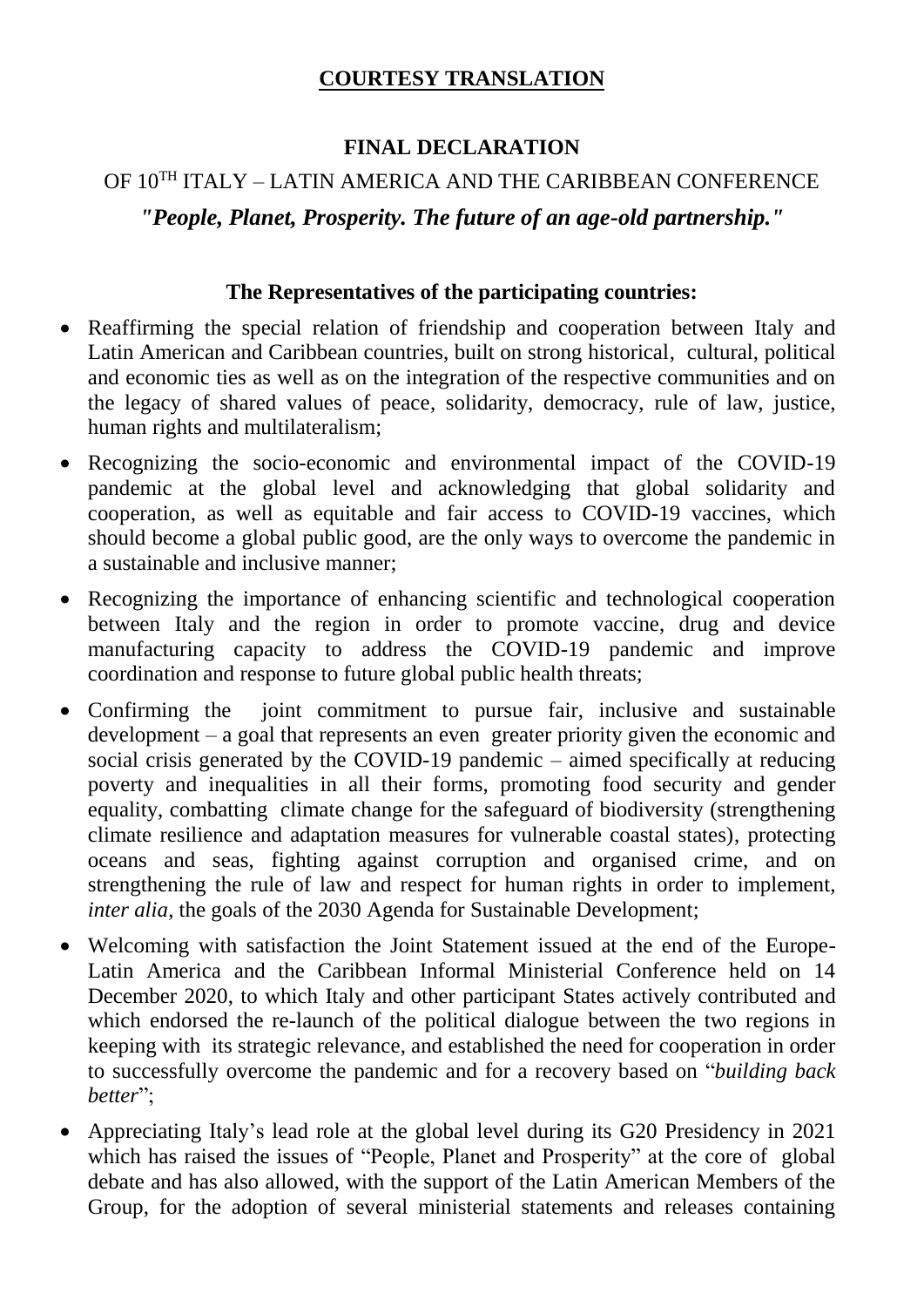genuine commitments to the common goal of reinforcing and accelerating the multilateral response for a more sustainable and inclusive post-pandemic recovery;

- Acknowledging Italy's commitment as G20 Presidency and as partner of the United Kingdom in the organisation of COP26 - to re-launch efforts aimed at fulfilling the the Paris Agreement and promoting the transition to climate neutrality, also in light of the high climate vulnerability of Latin America and the Caribbean and, therefore, of the virtuous example of those countries in the region that have already made commitments to climate neutrality by mid-century, encouraging those that have not done so to submit their long-term strategies as soon as possible and to announce updated NDCs (Nationally Determined Contributions) before COP26, to align ambitious mid- and long-term commitments in order to contain global warming;
- Recognising the consolidation of the role of the Italo-Latin American International Organisation (IILA) as a privileged forum for intergovernmental dialogue, in addition to the relationship that individual member countries have with the Italian government, as well as the growing importance, for all member States, of the expansion and diversification of initiatives implemented by the Organisation, and the alignment of its agreed agenda with a view to achieving the goals of the 2030 Agenda for Sustainable Development;
- Appreciating IILA joining the Association of Caribbean States (ACS) as an observer in 2019, and, likewise, the Association of Caribbean States joining IILA as an Observer in 2020;
- Recognizing the key role and the essential contribution to ecological transition of the private sector in achieving all the goals of the 2030 Agenda for Sustainable Development, and specifically for an inclusive and environmentally friendly postpandemic recovery;
- Satisfied with the progress made towards the implementation of the commitments undertaken in the Declaration of the  $9<sup>th</sup>$  Italy-Latin America and the Caribbean Conference (Rome, 10 October 2019) including, specifically:
	- Launching of the project, funded by Italy and organised by IILA -"Circular economy and green cities"-, following the support of the participating countries of the document "*Transition towards a circular city. A common vision*", which represents an important contribution to the identification of criteria for sustainable production and consumption and which this year is followed-up by the "Declaration of the Circular Cities of Latin America and the Caribbean" promoted by ECLAC, ENEL and IILA to which mayors of the region adhere and which was held on October 25, 2021;
	- $\triangleright$  Development of the new multi-level technical assistance initiative "Falcone" Borsellino"-, to fight transnational organised crime and corruption, and to consolidate the culture of legality and rule of law also through exchange of experiences, funded by Italy and organised by the Ministry of Foreign Affairs and International Cooperation together with IILA, the findings which were presented at the Special Event held on 25 October 2021, during the Conference;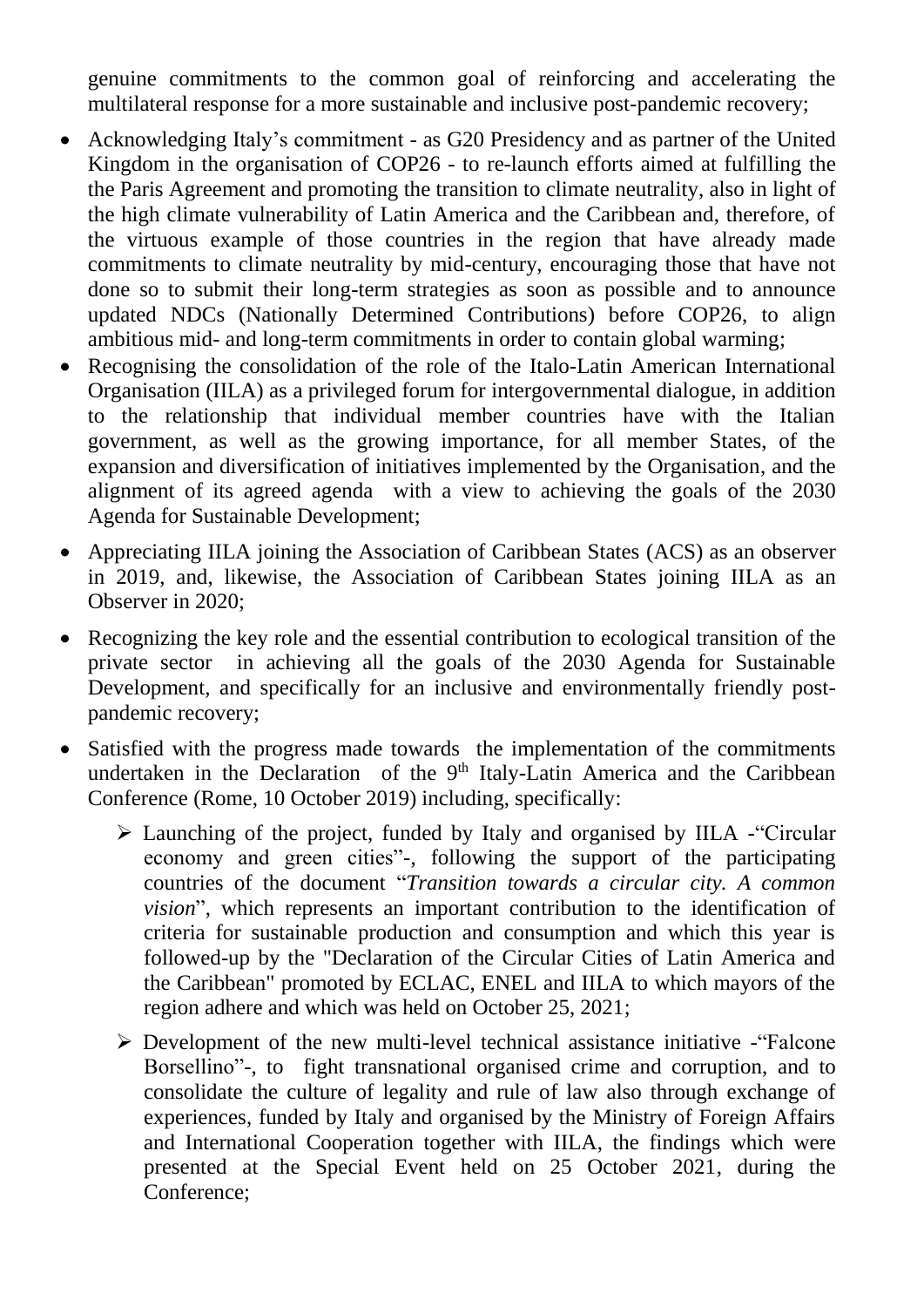- $\triangleright$  Convening of the 5<sup>th</sup> Italo-Latin American Forum of Small and Medium Enterprises in Padua (Italy) from 28 to 30 November 2019, funded by Italy and organised by IILA, as a consolidated forum to promote economic and commercial cooperation opportunities, as well as to improve the productivity and competitiveness of small and medium-sized enterprises;
- $\triangleright$  IILA's implementation of various training, partnership and development cooperation activities in the areas of Small and Medium Enterprises (SMEs), food security, gender equality, protection of vulnerable populations, green economy, technological development and the protection and preservation of cultural heritage, through both European Union Funding, under the EUROsociAL, EL PAcCTO, Eurofront and COPOLAD III programmes, and Italian funding;
- Promoting the outcomes of the discussions during the  $10<sup>th</sup>$  Conference's three panels dedicated to people, planet and prosperity, and specifically, supporting the unanimous acknowledgement that recovery can only be reached through a stronger commitment on the part of each country and the international community as a whole to achieve the goals of the 2030 Agenda for Sustainable Development which aspire to a world where no-one is left behind;
- 1. Herein show support for Italy's role as holder of the G20 Presidency, with the aim that the Summit of Heads of State and Government, with the support of the Latin American member countries of the G20 and taking into account the results of this Conference, could adopt a "Declaration of Rome" that consolidates the ministerial commitments already adopted in recent months and raise the level of ambition, particularly in the area of combating climate change according to the principle of common but differentiated responsibilities and respective capabilities in the light of different national circumstances, of the acceleration of the transition to clean energy and smart cities, resilient and sustainable cities, international coordination on public health and broad and equitable access to vaccines, gender equality, work and social protection, education, digital economy, research and development, anti-corruption, as well as of the coordination in dealing with cases of debt vulnerability, recognizing that they address issues of interest to both Italy and the Latin American and Caribbean region as a whole.
- 2. Acknowledge and support Italy's commitment to increasing the attention of the European Union on Latin America and the Caribbean – including through the Team Europe Initiatives - in order to consolidate a partnership built on equity and shared values such as democracy, justice, protection of human rights, social inclusion, sustainable development and multilateralism.
- 3. Confirm their commitment along the lines that emerged during the debate in the Conference's three panels on "People", "Planet" and "Prosperity":
	- $\triangleright$  to tackling social crises heightened by the pandemic through policies aimed at eradicating poverty, reducing inequalities, ensuring the access of all people to vaccines and healthcare and guaranteeing young people the opportunity for a quality education;